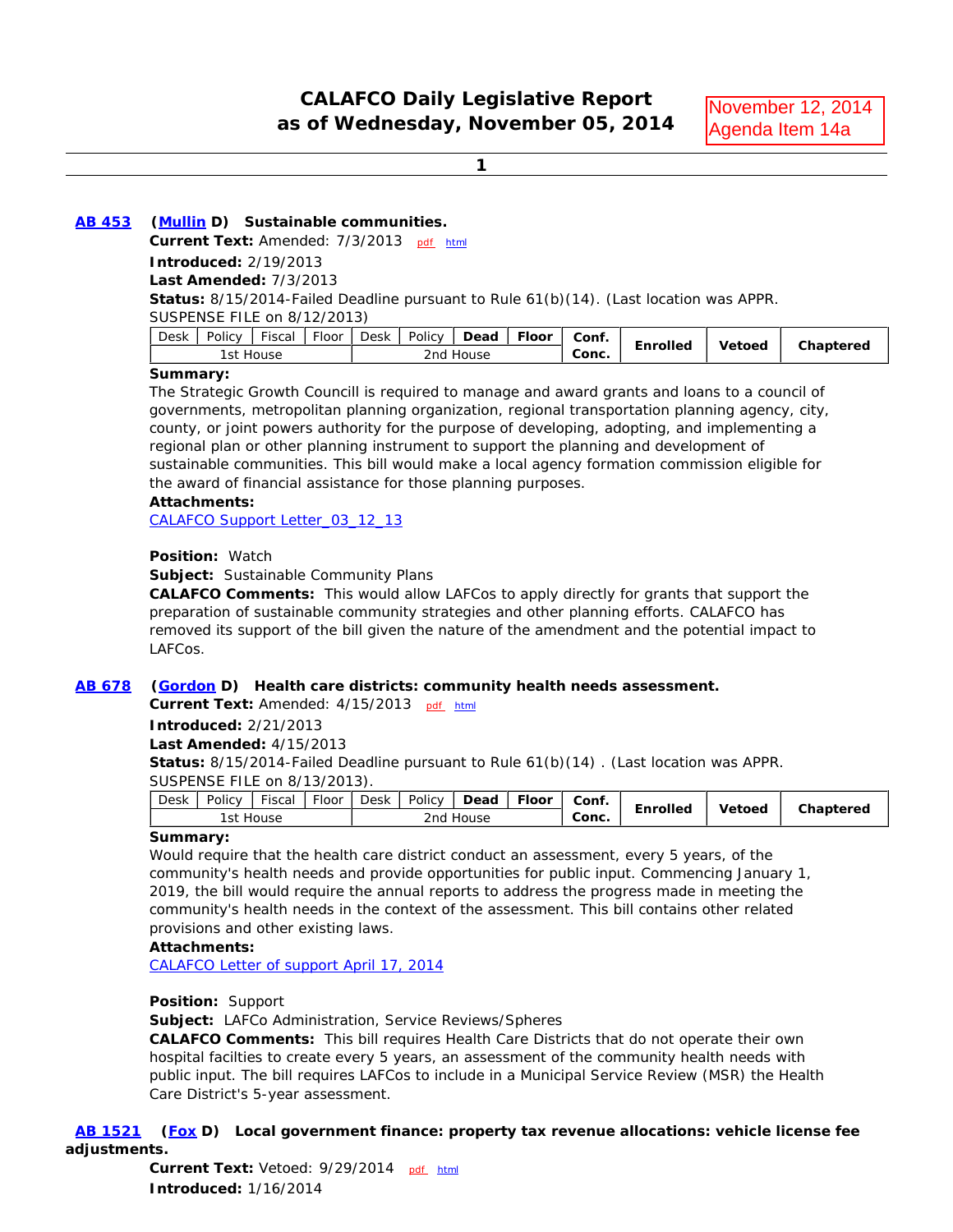# **Last Amended:** 8/4/2014

**Status:** 9/28/2014-Vetoed by the Governor

| Desk | Policy | $- \cdot$<br>Fiscal | --<br>rloor | <b>Desk</b>  | Policy | Fiscal | -<br>Floor | Conf.                             | Inrolled | Vetoed | Chaptered |
|------|--------|---------------------|-------------|--------------|--------|--------|------------|-----------------------------------|----------|--------|-----------|
|      | lst    | House               |             | House<br>2nd |        |        |            | $\overline{\phantom{a}}$<br>Conc. |          |        |           |

### **Summary:**

Beginning with the 2004-05 fiscal year, current law requires that each city, county, and city and county receive additional property tax revenues in the form of a vehicle license fee adjustment amount, as defined, from a vehicle license fee property tax compensation fund that exists in each county treasury. Current law requires that these additional allocations be funded from ad valorem property tax revenues otherwise required to be allocated to educational entities. This bill would modify these reduction and transfer provisions, for the 2014-15 fiscal year and for each fiscal year thereafter, by providing for a vehicle license fee adjustment amount calculated on the basis of changes in assessed valuation.

### **Attachments:**

CALAFCO Letter of Support (Feb 2014)

### **Position:** Support

**Subject:** Financial Viability of Agencies, Tax Allocation

**CALAFCO Comments:** This bill reinstates the VLF payment (through ERAF) and changes the way that the growth in the VLF adjustment amount (property tax in lieu of VLF) is calculated starting in FY 2014-15 to include the growth of assessed valuation, including in an annexed area, from FY 2004-05 to FY 2014-15. Beginning in FY 2015-16, the VLF adjustment amount would be the jurisdiction's annual change in the assessed valuation.

### **AB 1527 (Perea D) Public water systems: Safe Drinking Water State Revolving Fund.**

**Current Text: Vetoed: 9/29/2014** pdf html

**Introduced:** 1/17/2014

**Last Amended:** 8/20/2014

**Status:** 9/28/2014-Vetoed by the Governor

| Conc.<br>2 <sub>nd</sub><br>1st House<br>House | Desk | Policy | <b>Fiscal</b> | - -<br><b>Floor</b> | Desk | Policy | <u>.</u><br>iscal | $- \cdot$<br>rloor | Conf. | . .      |                | Chaptered |
|------------------------------------------------|------|--------|---------------|---------------------|------|--------|-------------------|--------------------|-------|----------|----------------|-----------|
|                                                |      |        |               |                     |      |        |                   |                    |       | :nrolled | <b>/</b> etoed |           |

### **Summary:**

Would require the State Water Resources Control Board to provide incentives for the consolidation of public water systems based upon a service review developed by a local agency formation commission. This bill would repeal these provisions as of January 1 of the next calendar year occurring after the board provides notice to the Legislature and the Secretary of State and posts notice on its Internet Web site that the board has adopted a policy handbook.

### **Attachments:**

CALAFCO Support Letter CALAFCO Support if Amended Letter

### **Position:** Support

**Subject:** Disadvantaged Communities, Municipal Services, Service Reviews/Spheres **CALAFCO Comments:** As amended, this bill requires the State Water Resources Control Board to provide incentives for the consolidation of public water systems based on LAFCo studies. It further requires the Board to adopt a policy handbook. Once done, this newly added provision will be repealed.

The bill has undergone a number of substantial amendments, consequently eliminating the provision that LAFCos be added to the list of eligible entities for receiving grant funding from the Strategic Growth Council. However it still acknowledges the importance and usefulness of Municipal Service Reviews at the state level by requiring the Board to use that data in their processes of consolidation incentives.

### **AB 1729 (Logue R) Local government: agricultural land: subvention payments.**

Current Text: Amended: 3/20/2014 pdf html **Introduced:** 2/14/2014 **Last Amended:** 3/20/2014 **Status:** 8/31/2014-Failed Deadline pursuant to Rule 61(b)(17). (Last location was A. APPR. on 3/24/2014)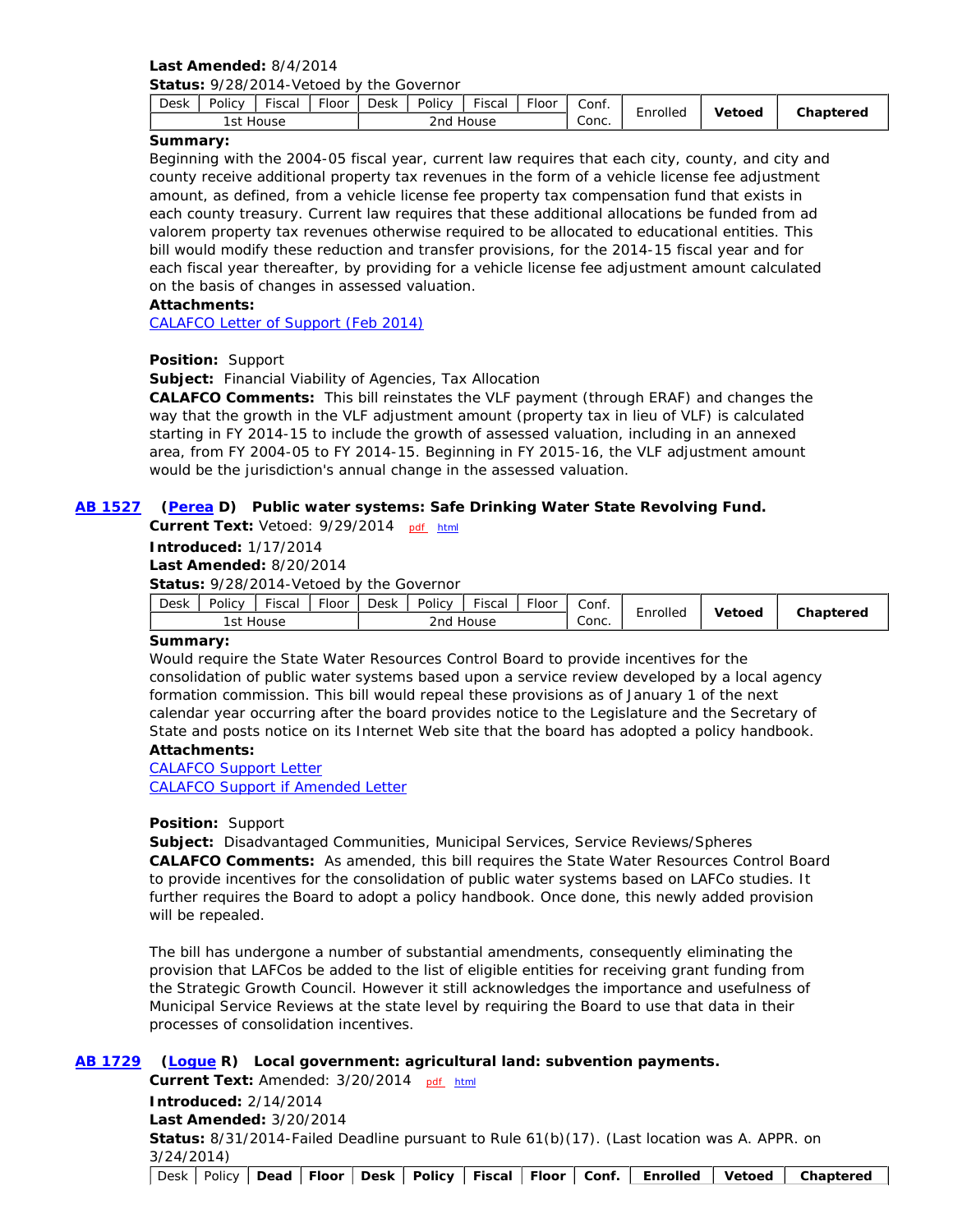| .<br>.<br>. |
|-------------|
|-------------|

#### **Summary:**

Would appropriate \$40,000,000 to the Controller from the General Fund for the 2014-15 fiscal year to make subvention payments to counties to reimburse counties for property tax revenues not received as a result of these contracts. The bill would make legislative findings and declarations related to the preservation of agricultural land.

#### **Attachments:**

CALAFCO Letter of Support\_March 2014

**Position:** Support

**Subject:** Ag Preservation - Williamson

**CALAFCO Comments:** As amended, the bill will appropriate \$40 million from the General Fund in fiscal year 2014/2015 for subvention payments to counties for Williamson Act contracts.

#### **AB 1739 (Dickinson D) Groundwater management.**

**Current Text:** Chaptered: 9/16/2014 pdf html

**Introduced:** 2/14/2014

**Last Amended:** 8/22/2014

**Status:** 9/16/2014-Chaptered by Secretary of State - Chapter 347, Statutes of 2014.

| Desk<br>Policy | $- \cdot$<br>Fiscal | $- \cdot$<br>·loor | Desk | Policy | <u>.</u><br>Fiscal | -<br>Floor | Conf. | $\overline{\phantom{0}}$ |        | Chaptered |
|----------------|---------------------|--------------------|------|--------|--------------------|------------|-------|--------------------------|--------|-----------|
| ı st           | House               |                    |      | 2nd    | House              |            | Conc. | Enrolled                 | Vetoed |           |

#### **Summary:**

Would provide specific authority to a groundwater sustainability agency, as defined in SB 1168 of the 2013-14 Regular Session, to impose certain fees. The bill would authorize the Department of Water Resources or a groundwater sustainability agency to provide technical assistance to entities that extract or use groundwater to promote water conservation and protect groundwater resources. This bill would require the department, by January 1, 2017, to publish on its Internet Web site best management practices for the sustainable management of groundwater.

#### **Attachments:**

CALAFCO Letter of Concern (June 2014)

#### **Position:** Watch

**Subject:** LAFCo Administration, Water

**CALAFCO Comments:** As amended, all references to LAFCo being involved in the formation and governance processes for groundwater management agencies have been removed. Agencies will be formed by public agencies as dependent special districts or through JPA, MOU or some other legal agreement. Coordination for overlapping basins and subbasins will be done at the local level.

#### **AB 1961 (Eggman D) Land use: planning: sustainable farmland strategy.**

Current Text: Amended: 4/22/2014 pdf html

**Introduced:** 2/19/2014

#### **Last Amended:** 4/22/2014

**Status:** 5/23/2014-Failed Deadline pursuant to Rule 61(b)(8). (Last location was A. APPR. SUSPENSE FILE on 5/23/2014)

|           |  |  |  | Desk   Policy   Dead   Floor   Desk   Policy   Fiscal   Floor   Conf. |  |       | Enrolled | Vetoed | Chaptered |
|-----------|--|--|--|-----------------------------------------------------------------------|--|-------|----------|--------|-----------|
| 1st House |  |  |  | 2nd House                                                             |  | Conc. |          |        |           |

#### **Summary:**

Would require each county to develop, on or before January 2, 2018, a sustainable farmland strategy. The bill would require the sustainable farmland strategy to include, among other things, a map and inventory of all agriculturally zoned land within the county, a description of the goals, strategies, and related policies and ordinances, to retain agriculturally zoned land where practical and mitigate the loss of agriculturally zoned land to nonagricultural uses or zones, and a page on the county's Internet Web site with the relevant documentation for the goals, strategies, and related policies and ordinances, as specified.

### **Position:** Watch

**Subject:** Ag/Open Space Protection, CKH General Procedures, LAFCo Administration **CALAFCO Comments:** As amended, the bill requires counties with 4% or more of its land zoned as agricultural to create a sustainable farmland strategy (sfs) effective January 1, 2018,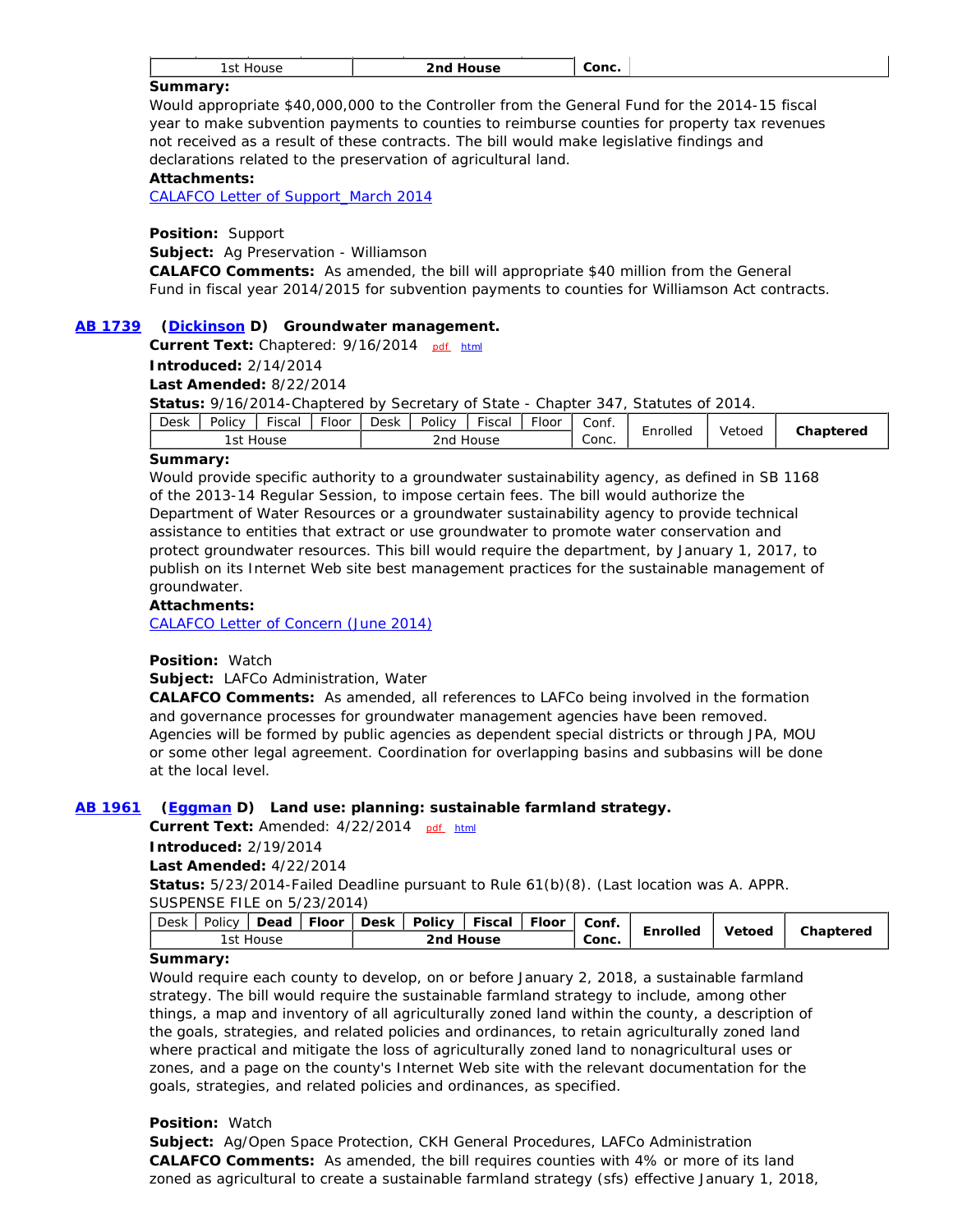in consultation with cities and LAFCo, and to update the sfs as necessary. The bill also requires OPR to create best practices that support ag land retention and mitigation. The bill creates an unfunded mandate for counties.

### **AB 2156 (Achadjian R) Local agency formation commissions: studies.**

**Current Text:** Chaptered: 6/4/2014 pdf html

**Introduced:** 2/20/2014

**Last Amended:** 3/24/2014

**Status:** 6/4/2014-Chaptered by Secretary of State - Chapter 21, Statutes of 2014.

| <b>Desk</b><br>Fiscal<br>Policy | - -<br>Floor | Desk         | $- \cdot$<br>Policy<br>Fiscal<br>-loor |  |  |                                   | -<br>Enrolled | Vetoed | Chaptered |
|---------------------------------|--------------|--------------|----------------------------------------|--|--|-----------------------------------|---------------|--------|-----------|
| ı st<br>House                   |              | 2nd<br>House |                                        |  |  | $\overline{\phantom{0}}$<br>Conc. |               |        |           |

### **Summary:**

Would include joint powers agencies and joint powers authorities among the entities from which the local agency formation commission is authorized to request land use information, studies, and plans, for purposes of conducting specified studies, and also would include joint powers agreements in the list of items the commission may request in conducting those studies. The bill would specifically define "joint powers agency" and "joint powers authority" for purposes of the Cortese-Knox-Hertzberg Local Government Reorganization Act of 2000.

#### **Attachments:**

CALAFCO Letter of Support\_March 2014

#### **Position:** Support

**Subject:** CKH General Procedures, LAFCo Administration, Municipal Services, Service Reviews/Spheres

**CALAFCO Comments:** As amended, the bill specifically defines "joint powers agency" and "joint powers authority" for purposes of the Cortese-Knox-Hertzberg Local Government Reorganization Act of 2000 (C-K-H), and includes joint powers agencies and joint powers authorities (JPAs) among the entities from which a local agency formation commission (LAFCo) is authorized to request information in order to conduct required studies.

#### **AB 2762 (Committee on Local Government) Local government.**

Current Text: Chaptered: 7/9/2014 pdf html

**Introduced:** 3/24/2014

**Last Amended:** 5/6/2014

**Status:** 7/9/2014-Chaptered by Secretary of State. Chapter 112, Statutes of 2014.

| Desk | Policy | $- \cdot$<br>Fiscal | - -<br>Floor | <b>Desk</b> | Policy | <u>.</u><br>∙iscal | . loor | Conf.      | <br>-    |        | Chaptered |
|------|--------|---------------------|--------------|-------------|--------|--------------------|--------|------------|----------|--------|-----------|
|      | ı St   | House               |              |             | 2nd    | House              |        | ⌒<br>Conc. | Enrolled | Vetoed |           |

#### **Summary:**

The Cortese-Knox-Hertzberg Local Government Reorganization Act of 2000 does not apply to pending proceedings for a change or organization or reorganization for which the application was accepted for filing prior to January 1, 2001, as specified. The act authorizes these pending proceedings to be continued and completed under, and in accordance with, the law under which the proceedings were commenced. This bill would repeal those provisions relating to pending proceedings for a change or organization or reorganization for which an application was accepted for filing prior to January 1, 2001, and make other conforming changes.

## **Attachments:**

CALAFCO Request Governor Signature CALAFCO Letter of Support\_March 2014

**Position:** Sponsor **Subject:** CKH General Procedures

 **SB 56 (Roth D) Local government finance: property tax revenue allocation: vehicle license fee adjustments.**

> Current Text: Amended: 6/11/2013 pdf html **Introduced:** 1/7/2013 **Last Amended:** 6/11/2013 **Status:** 2/3/2014-Returned to Secretary of Senate pursuant to Joint Rule 56. Dead | Policy | Fiscal | Floor | Desk | Policy | Fiscal | Floor | Conf.

**Conc. Concernside Chaptered** Conc. **Enrolled** Vetoed Chaptered<br>1st House 2nd House 2nd House 2nd Conc. **2nd House** 

#### **Summary:**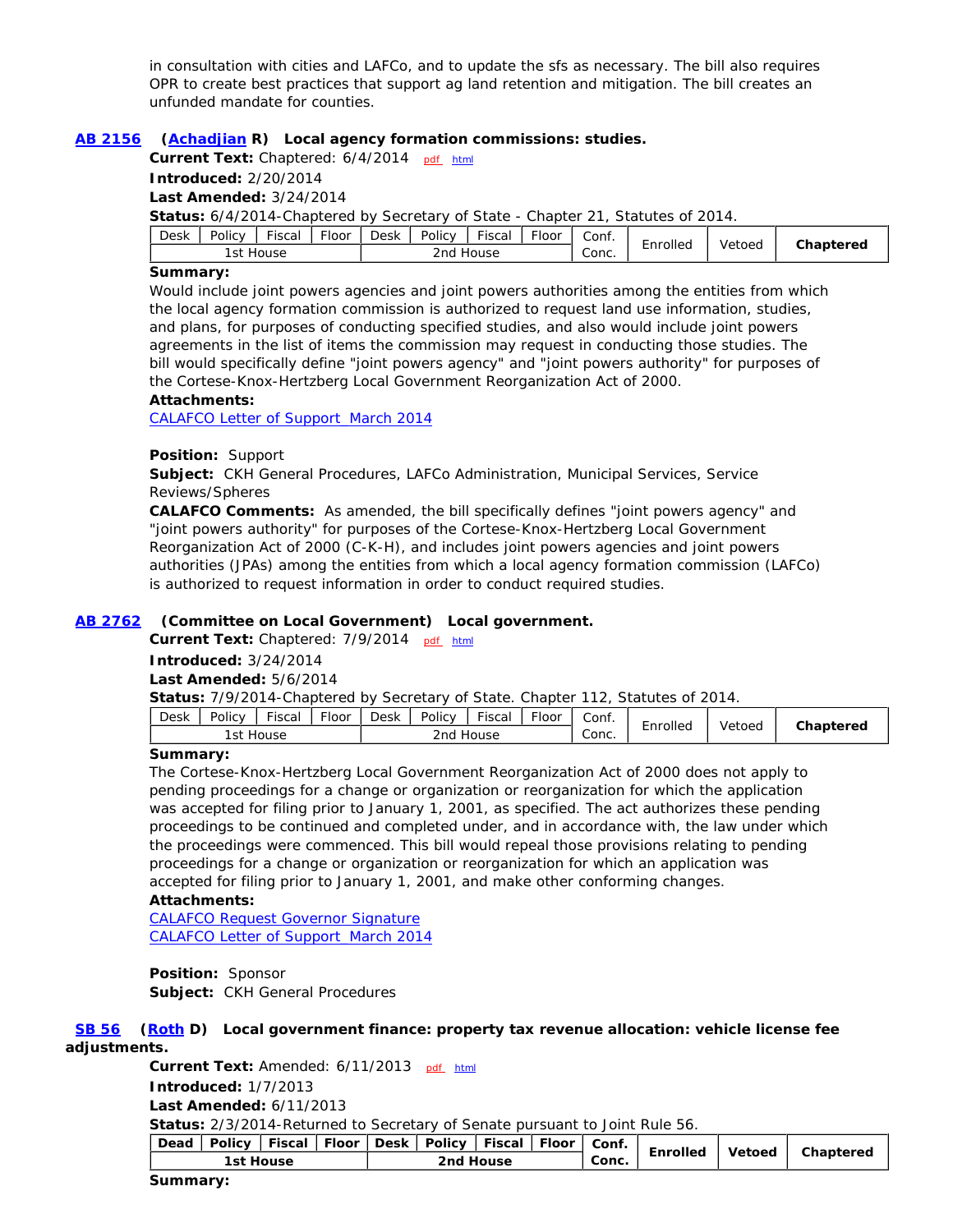Beginning with the 2004-05 fiscal year and for each fiscal year thereafter, existing law requires that each city, county, and city and county receive additional property tax revenues in the form of a vehicle license fee adjustment amount, as defined, from a Vehicle License Fee Property Tax Compensation Fund that exists in each county treasury. Current law requires that these additional allocations be funded from ad valorem property tax revenues otherwise required to be allocated to educational entities. This bill would modify these reduction and transfer provisions, for the 2013-14 fiscal year and for each fiscal year thereafter, by providing for a vehicle license fee adjustment amount calculated on the basis of changes in assessed valuation. This bill contains other related provisions and other existing laws.

### **Attachments:**

CALAFCO Letter of support April 10, 2013

**Position:** Support

**Subject:** Financial Viability of Agencies, Tax Allocation

**CALAFCO Comments:** This bill reinstates revenues through ERAF (backfilled by the state general Fund) for cities incoporating after 2005 and annexations of inhabited territories.

### **SB 69 (Roth D) Local government finance: property tax revenue allocation: vehicle license fee adjustments.**

Current Text: Vetoed: 9/29/2014 pdf html **Introduced:** 1/10/2013 **Last Amended:** 8/18/2014

**Status:** 9/28/2014-Vetoed by the Governor

| Desk | Policy       | $- \cdot$<br>-iscal | $- \cdot$<br><b>Floor</b> | <b>Desk</b> | Policy | $- \cdot$<br>Fiscal | $-$<br>·loor | Conf. | -        | <b>Vetoed</b> | Chaptered |
|------|--------------|---------------------|---------------------------|-------------|--------|---------------------|--------------|-------|----------|---------------|-----------|
|      | 1st<br>House |                     |                           |             | 2nd    | House               |              | Conc. | Enrolled |               |           |

### **Summary:**

Current property tax law requires the county auditor, in each fiscal year, to allocate property tax revenue to local jurisdictions in accordance with specified formulas and procedures. This bill would modify these reduction and transfer provisions for a city incorporating after January 1, 2004, and on or before January 1, 2012, for the 2014-15 fiscal year and for each fiscal year thereafter, by providing for a vehicle license fee adjustment amount calculated on the basis of changes in assessed valuation. This bill contains other related provisions and other existing laws.

### **Attachments:**

CALAFCO Letter Requesting Governor Signature SB 69 (Aug 2014) CALAFCO Support\_SB 69\_Feb 2014

### **Position:** Support

**Subject:** Tax Allocation

**CALAFCO Comments:** The bill calls for reinstatement of the VLF through ERAF for cities that incorporated between January 1, 2004 and January 1, 2012. There are no provisions for back payments for lost revenue, but the bill does reinstate future payments beginning in the 2014/15 year for cities that incorporated between 1-1-2004 and 1-1-2012.

### **SB 614 (Wolk D) Local government: jurisdictional changes: infrastructure financing.**

Current Text: Chaptered: 9/29/2014 pdf html

**Introduced:** 2/22/2013

### **Last Amended:** 8/18/2014

**Status:** 9/29/2014-Chaptered by Secretary of State - Chapter 784, Statutes of 2014.

| <b>Desk</b> | $- \cdot$<br>$- \cdot$<br>Policy<br>Floor<br>Fiscal |       |  |  | $\overline{\phantom{a}}$<br><b>Desk</b><br>Fiscal<br>Policy<br>Floor |       |  |                                   | -<br>    | Vetoed | Chaptered |
|-------------|-----------------------------------------------------|-------|--|--|----------------------------------------------------------------------|-------|--|-----------------------------------|----------|--------|-----------|
|             | l st                                                | House |  |  | 2nd                                                                  | House |  | $\overline{\phantom{a}}$<br>Conc. | chrolled |        |           |

#### **Summary:**

The Cortese-Knox-Hertzberg Local Government Reorganization Act of 2000 requires a local agency or school district that initiates proceedings for a change of local government organization or reorganization by submitting a resolution of application to a local agency formation commission to also submit a plan for providing services within the affected territory, as specified. This bill would instead require, if a proposal for a change of organization or reorganization is submitted to a local commission, that the applicant submit a plan for providing services within the affected territory.

### **Attachments:**

CALAFCO Letter Requesting Governor Signature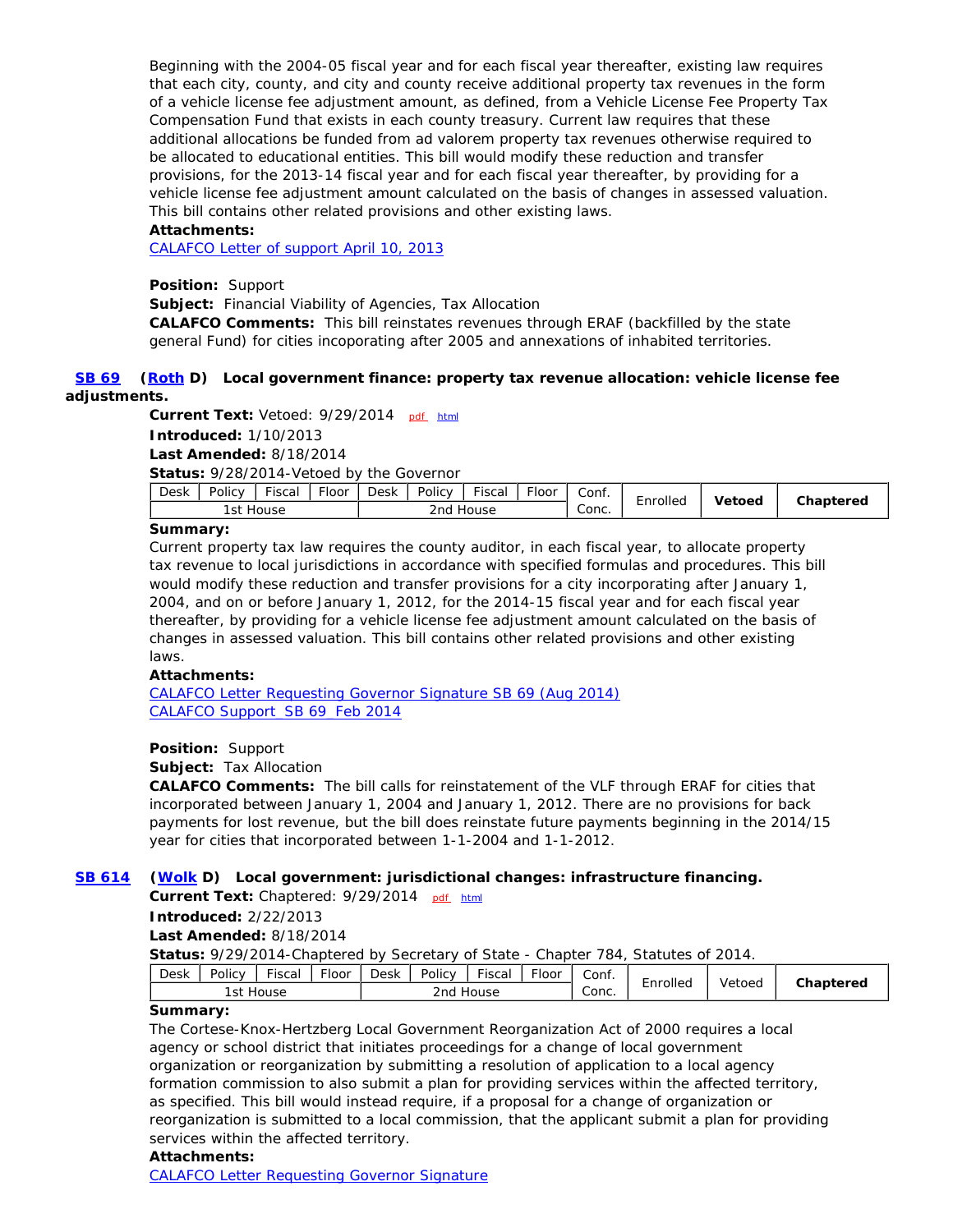#### **Position:** Support

**Subject:** Annexation Proceedings, CKH General Procedures, Disadvantaged Communities **CALAFCO Comments:** As amended, the bill is intended to provide an incentive to cities to annex disadvantaged unincorporated communities by creating an option for a funding mechanism using a property tax sharing agreement by affected entities (to share the 1% tax dollars) and ensuing tax increment. A special district would be created to act as the vehicle for that funding. The bill allows LAFCo to consider, as part of the application, the formation of a new district or the reorganization of an existing district, but only if all of the affected agencies are in agreement.

CALAFCO had a number of concerns with the bill which were addressed by the author in the August 18th amendments.

#### **SB 757 (Berryhill R) Groundwater management.**

Current Text: Amended: 8/22/2014 pdf html **Introduced:** 2/22/2013

**Last Amended:** 8/22/2014

**Status:** 8/31/2014-Failed Deadline pursuant to Rule 61(b)(17). (Last location was A. RLS. on 8/25/2014)

| Desk<br>$- \cdot$<br>Policy<br>Fiscal<br>. loor | $F$ loor<br>Desk<br>Fiscal<br>Dead | Conf.<br>-<br>Enrolled | Vetoed | Chaptered |
|-------------------------------------------------|------------------------------------|------------------------|--------|-----------|
| House<br>l st                                   | 2nd<br>House                       | Conc.                  |        |           |

#### **Summary:**

Would state the policy of the state that groundwater resources be managed responsibly for long-term water supply reliability and multiple economic, social, or environmental benefits for current and future beneficial uses. The bill would state that responsible groundwater management is best achieved locally through the development, implementation, and updating of plans and programs based on the best available science and in consideration of local needs and circumstances.

**Position:** Watch **Subject:** LAFCo Administration, Water

### **SB 1168 (Pavley D) Groundwater management.**

**Current Text:** Chaptered: 9/16/2014 pdf html

**Introduced:** 2/20/2014

**Last Amended:** 8/29/2014

**Status:** 9/16/2014-Chaptered by Secretary of State - Chapter 346, Statutes of 2014.

| Conc.<br>2nd<br>l st<br>House<br>House | Desk | Policy | $- \cdot$<br>Fiscal | $- \cdot$<br>iloor! | <b>Desk</b> | Policy | <u>.</u><br>Fiscal | -<br>Floor | Conf. | -<br>    | Vetoed | Chaptered |
|----------------------------------------|------|--------|---------------------|---------------------|-------------|--------|--------------------|------------|-------|----------|--------|-----------|
|                                        |      |        |                     |                     |             |        |                    |            |       | Enrolled |        |           |

### **Summary:**

Would state the policy of the state that groundwater resources be managed sustainably for long-term reliability and multiple economic, social, and environmental benefits for current and future beneficial uses. This bill would state that sustainable groundwater management is best achieved locally through the development, implementation, and updating of plans and programs based on the best available science. This bill contains other related provisions and other existing laws.

**Attachments:**

CALAFCO Letter of Concern

**Position:** Watch **Subject:** Water

### **SB 1319 (Pavley D) Groundwater.**

Current Text: Chaptered: 9/16/2014 pdf html

**Introduced:** 2/21/2014

**Last Amended:** 8/29/2014

**Status:** 9/16/2014-Chaptered by Secretary of State - Chapter 348, Statutes of 2014.

| Policy<br>$- \cdot$<br>Desk<br>Fiscal<br><b>Floor</b> | $ -$<br>- -<br>Policy<br>$\overline{\phantom{0}}$<br>Fiscal<br>Desk<br>Floor | Conf.<br><br>-    |        | Chaptered |
|-------------------------------------------------------|------------------------------------------------------------------------------|-------------------|--------|-----------|
| 'st<br>House                                          | House<br>2nd.                                                                | Enrolled<br>Conc. | Vetoed |           |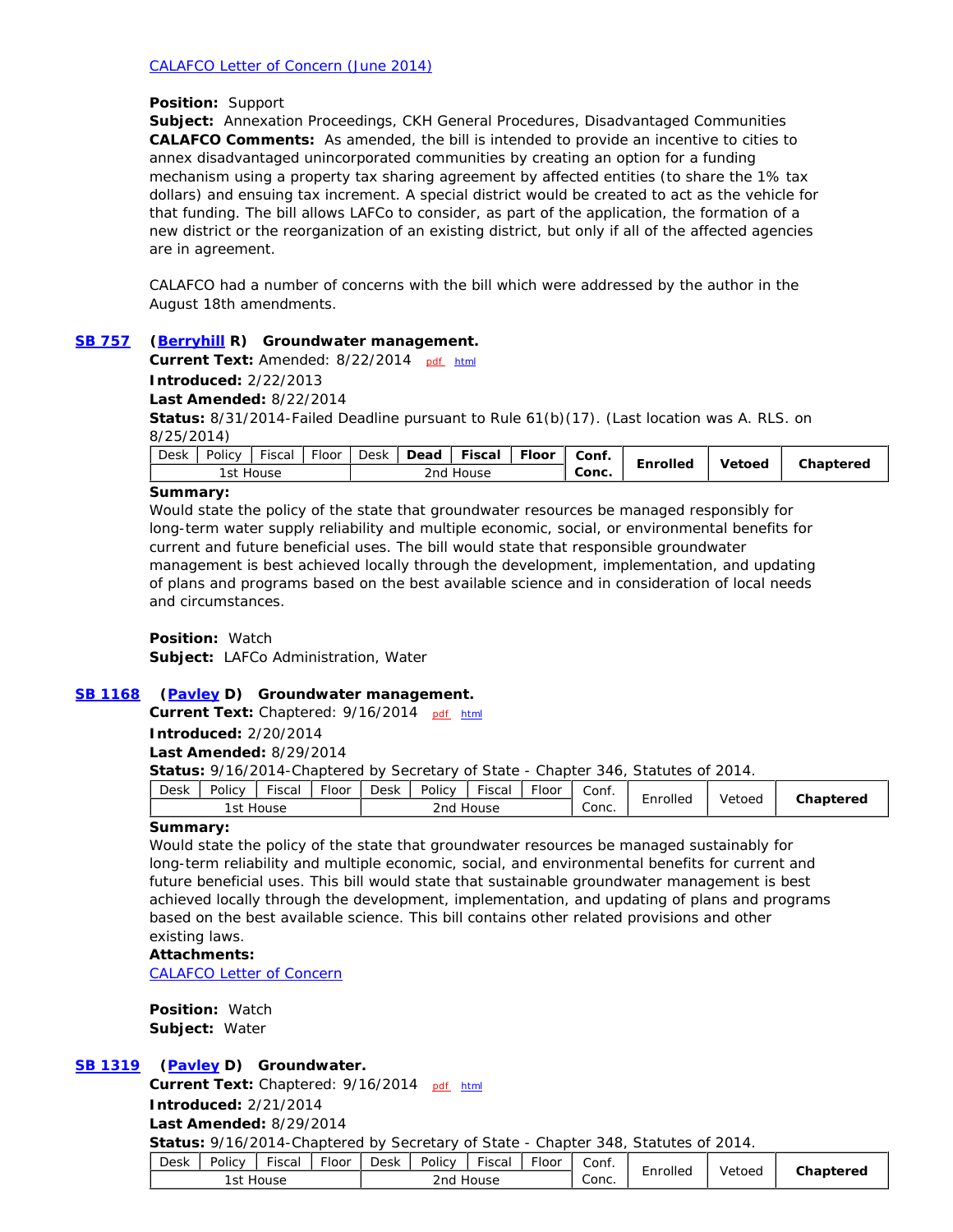#### **Summary:**

Would authorize the state board to designate certain high- and medium-priority basins as a probationary basin if, after January 31, 2025, prescribed criteria are met, including that the state board determines that the basin is in a condition where groundwater extractions result in significant depletions of interconnected surface waters. This bill would add to the prescribed determinations that would prevent the state board from designating the basin as a probationary basin for a specified time period.

**Subject:** Water

 **3**

### **AB 543 (Campos D) California Environmental Quality Act: translation.**

Current Text: Vetoed: 9/25/2014 pdf html **Introduced:** 2/20/2013 **Last Amended:** 6/24/2014 **Status:** 9/25/2014-Vetoed by the Governor

| $- \cdot$<br><u>.</u><br>Policy<br>Desk<br><b>Floor</b><br>Fiscal | $  -$<br><b>Desk</b><br>$- \cdot$<br>Policy<br>Floor<br>isca | Conf.<br>:nrolled | Vetoed | Chaptered |
|-------------------------------------------------------------------|--------------------------------------------------------------|-------------------|--------|-----------|
| l st<br>House                                                     | 2nd<br>House                                                 | Conc.             |        |           |

#### **Summary:**

CEQA requires the Office of Planning and Research to prepare and develop guidelines for the implementation of CEQA and the Secretary of the Natural Resources Agency to certify and adopt those guidelines. This bill would require the office, on or before July 1, 2016, to prepare and develop recommended amendments to the guidelines and the secretary, on or before January 1, 2017, to certify and adopt those amendments to the guidelines to establish criteria for a lead agency to assess the need for translating those notices into non-English languages, as specified.

### **Position:** Watch

**Subject:** CEQA

**CALAFCO Comments:** As amended, requires OPR to establish criteria for a lead agency to assess the need for translating those notices into non-English languages, as specified by July 1, 2016.

### **AB 642 (Rendon D) Publication: newspaper of general circulation: Internet Web site.**

Current Text: Introduced: 2/20/2013 pdf html

**Introduced:** 2/20/2013

**Status:** 1/24/2014-Failed Deadline pursuant to Rule 61(b)(2). (Last location was JUD. on 3/11/2013)

| <b>Desk</b><br>l Fiscal<br>Floor<br><b>Dead</b> | ' Desk   Policy   Fiscal   Floor | Conf.<br>Enrolled | Chaptered<br><b>Vetoed</b> |
|-------------------------------------------------|----------------------------------|-------------------|----------------------------|
| 1st House                                       | 2nd House                        | Conc.             |                            |

#### **Summary:**

Current law requires that various types of notices are provided in a newspaper of general circulation. Current law requires a newspaper of general circulation to meet certain criteria, including, among others, that it be published and have a substantial distribution to paid subscribers in the city, district, or judicial district in which it is seeking adjudication. This bill would provide that a newspaper that is available on an Internet Web site may also qualify as a newspaper of general circulation, provided that newspaper meets certain criteria.

**Position:** Watch

**Subject:** LAFCo Administration

**CALAFCO Comments:** Allows for posting of agendas and meeting material on newspaper websites.

 **AB 677 (Fox D) Local government finance: property tax revenue allocation: vehicle license fee adjustments.**

> **Current Text:** Amended: 1/6/2014 pdf html **Introduced:** 2/21/2013 **Last Amended:** 1/6/2014 **Status:** 1/17/2014-Failed Deadline pursuant to Rule 61(b)(1). (Last location was L. GOV. on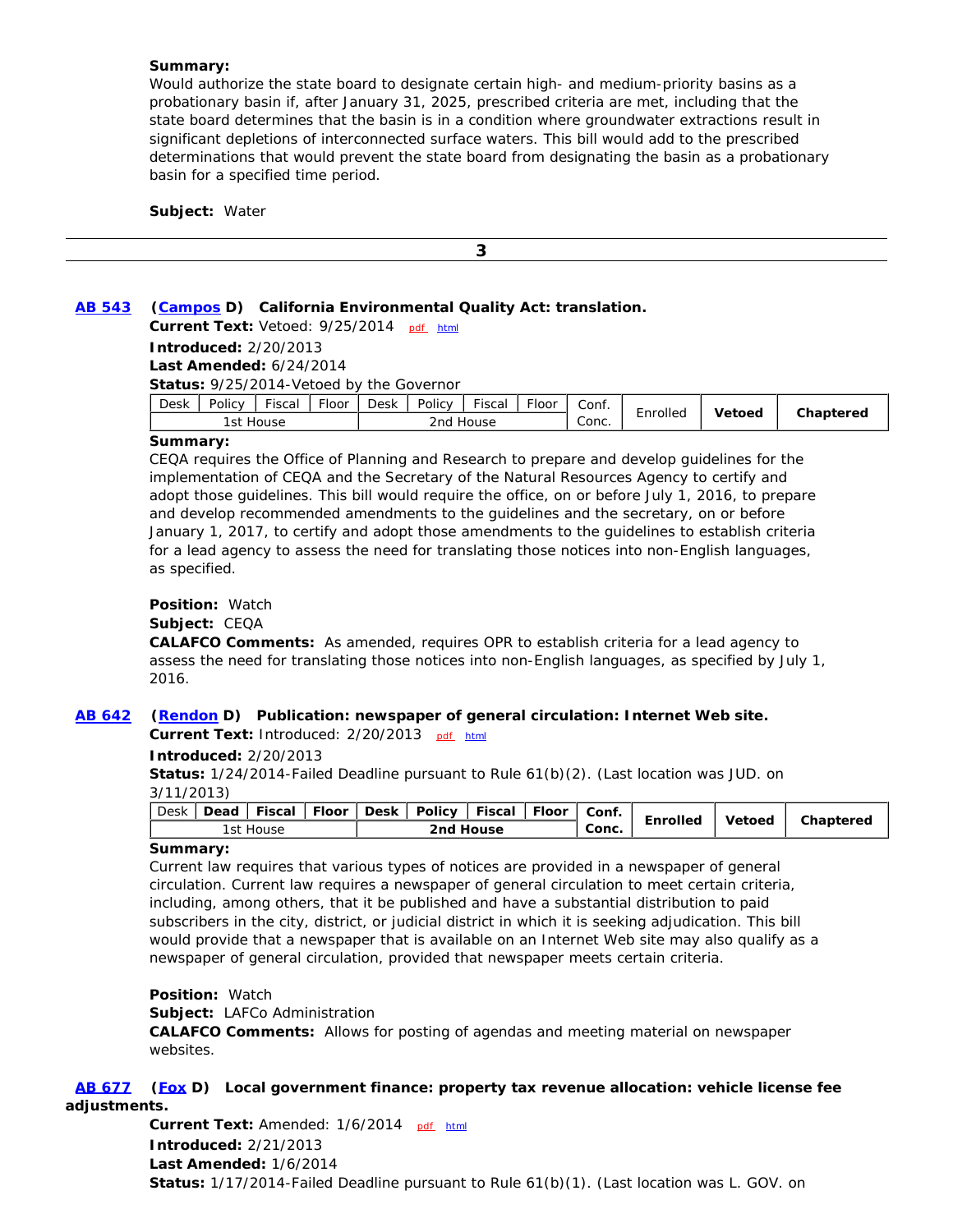|--|--|

| <b>Desk</b><br>Dead   Fiscal | Fiscal   Floor<br>Floor   Desk   Policy | Conf.<br>Enrolled | Vetoed | Chaptered |
|------------------------------|-----------------------------------------|-------------------|--------|-----------|
| 1st House                    | 2nd House                               | Conc.             |        |           |

**Summary:**

Would modify specified reduction and transfer provisions, for the 2013-14 fiscal year and for each fiscal year thereafter, by providing for a vehicle license fee adjustment amount calculated on the basis of changes in assessed valuation. This bill would also modify these reduction and transfer provisions, for the 2013-14 fiscal year and for each fiscal year thereafter, by providing for a vehicle license fee adjustment amount for certain cities incorporating after a specified date, as provided. This bill contains other related provisions and other existing laws.

**Position:** Watch

**Subject:** Financial Viability of Agencies, Tax Allocation

### **AB 1593 (Dahle R) Public cemetery districts: Auburn Public Cemetery District.**

Current Text: Introduced: 2/3/2014 pdf html

#### **Introduced:** 2/3/2014

**Status:** 5/9/2014-Failed Deadline pursuant to Rule 61(b)(6). (Last location was L. GOV. on 2/14/2014)

| Conc.<br>2nd House<br>1st House | Desk |  |  |  |  | Dead   Fiscal   Floor   Desk   Policy   Fiscal   Floor |  |  | Conf. | Enrolled | Vetoed | Chaptered |
|---------------------------------|------|--|--|--|--|--------------------------------------------------------|--|--|-------|----------|--------|-----------|
|                                 |      |  |  |  |  |                                                        |  |  |       |          |        |           |

#### **Summary:**

Would authorize the Auburn Public Cemetery District in Placer County to use their cemeteries for up to a total of 400 interments each, not to exceed 40 interments each per calendar year, to inter nonresidents and nonproperty taxpayers, if specified conditions are met. This bill contains other related provisions.

**Position:** Watch **Subject:** Other

### **AB 1897 (Hernández, Roger D) Labor contracting: client liability.**

**Current Text:** Chaptered: 9/29/2014 pdf html

**Introduced:** 2/19/2014

**Last Amended:** 8/22/2014

**Status:** 9/28/2014-Chaptered by Secretary of State - Chapter 728, Statutes of 2014.

| Desk | Policy | $  -$<br>Fisca | $F$ loor | $- \cdot$<br>Desk<br>$- \cdot$<br>Policy<br>Fiscal<br>rloor |      |       |  | Conf. |          | Vetoed | Chaptered |
|------|--------|----------------|----------|-------------------------------------------------------------|------|-------|--|-------|----------|--------|-----------|
|      | ı st   | House          |          |                                                             | 2nd. | House |  | Conc. | chrolled |        |           |

#### **Summary:**

Would require a client employer to share with a labor contractor all civil legal responsibility and civil liability for all workers supplied by that labor contractor for the payment of wages and the failure to obtain valid workers' compensation coverage. The bill would prohibit a client employer from shifting to the labor contractor legal duties or liabilities under workplace safety provisions with respect to workers provided by the labor contractor. The bill would define a client employer as a business entity that obtains or is provided workers to perform labor within the usual course of business from a labor contractor, except as specified.

**Position:** Watch **Subject:** LAFCo Administration

# **AB 1995 (Levine D) Community service districts: covenants, conditions, and restrictions:**

### **enforcement.**

**Current Text:** Chaptered: 8/25/2014 pdf html **Introduced:** 2/20/2014

#### **Last Amended:** 6/30/2014

**Status:** 8/25/2014-Chaptered by Secretary of State - Chapter 289, Statutes of 2014.

| Floor<br>$- \cdot$<br>Policy<br>Desk<br>-isca | - -<br><b>Fiscal</b><br>Desk<br>Policy<br>-loor | ેonf.<br>Enrolleg | Vetoed | <sup>~</sup> haptered |
|-----------------------------------------------|-------------------------------------------------|-------------------|--------|-----------------------|
| í st<br>House                                 | 2nd<br>House                                    | ∽<br>Conc.        |        |                       |

#### **Summary:**

Would authorize the Bel Marin Keys Community Services District to enforce all or part of the covenants, conditions, and restrictions for a tract within that district, and to assume the duties of an architectural control committee for that tract, as provided. This bill contains other related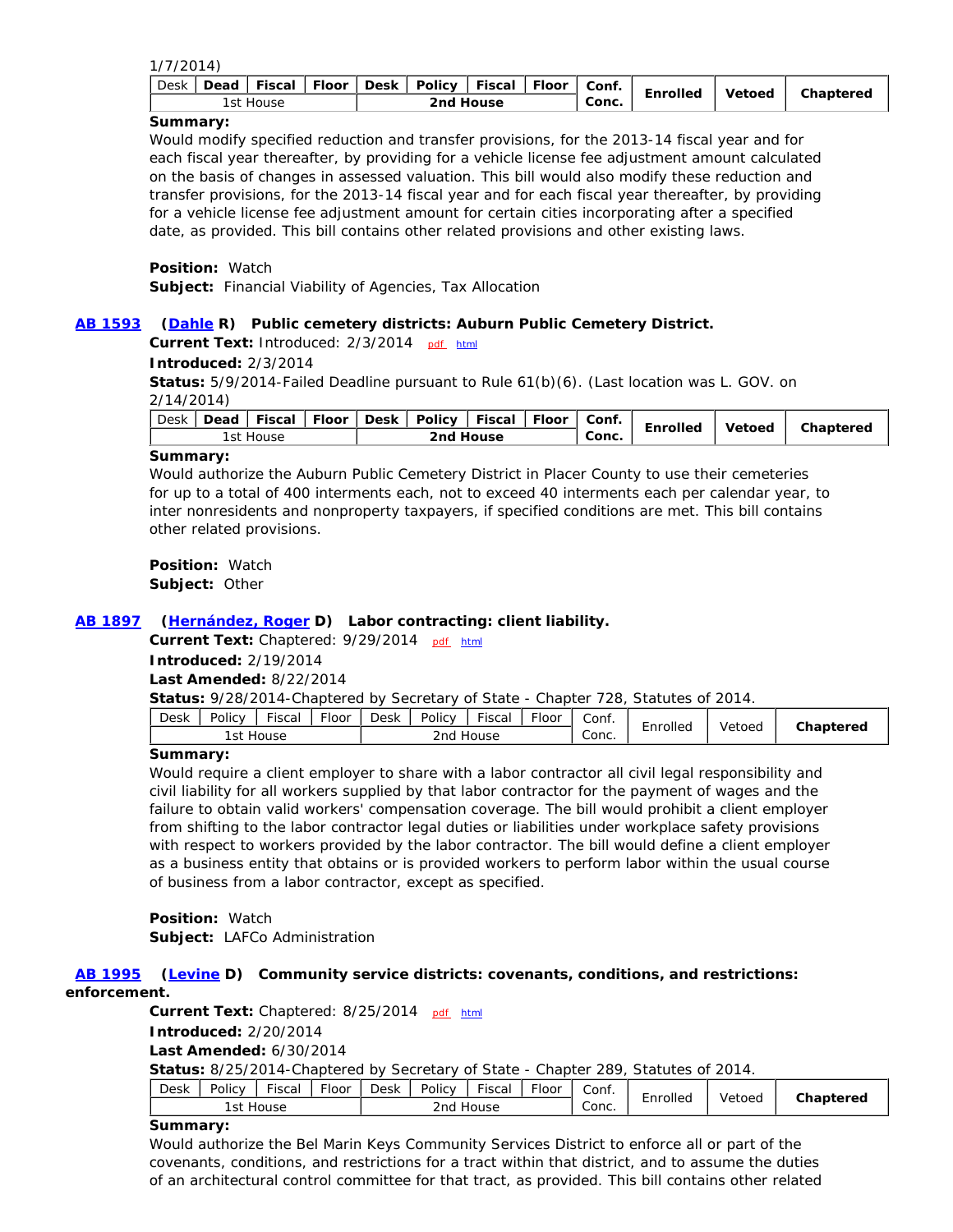provisions.

**Position:** Watch **Subject:** LAFCo Administration, Special District Powers

#### **AB 2443 (Rendon D) Water Recycling Act of 1991: mutual water companies: duplication of service.**

Current Text: Chaptered: 9/29/2014 pdf html

**Introduced:** 2/21/2014 **Last Amended:** 8/22/2014

**Status:** 9/29/2014-Chaptered by Secretary of State - Chapter 817, Statutes of 2014.

| <u>.</u><br>$- \cdot$<br>Policy<br><b>Desk</b><br>Fisca<br>Floor | $-$<br>Policy<br>$- \cdot$<br>-<br>Desk<br>Fiscal<br>rloor | Conf.<br>-        | Vetoed | Chaptered |
|------------------------------------------------------------------|------------------------------------------------------------|-------------------|--------|-----------|
| ı st<br>House                                                    | 2nd.<br>House                                              | Enrolled<br>Conc. |        |           |

#### **Summary:**

Would authorize a recycled water producer or wholesaler that has identified a potential use or customer within the service area or jurisdiction of the retail water supplier, to request, in writing, a retail water supplier to enter into an agreement to provide recycled water to the potential customer consistent with specified requirements of the Water Recycling Act of 1991. This bill contains other related provisions and other existing laws.

**Position:** Watch **Subject:** Water

#### **AB 2453 (Achadjian R) Paso Robles Basin Water District.**

Current Text: Chaptered: 9/16/2014 pdf html

**Introduced:** 2/21/2014

**Last Amended:** 8/4/2014

**Status:** 9/16/2014-Chaptered by Secretary of State - Chapter 350, Statutes of 2014.

| Desk                     | Policy | $- \cdot$<br>Fisca | Floor | Desk         | Policy | Fiscal | rloor | Conf. |          | Vetoed | Chaptered |
|--------------------------|--------|--------------------|-------|--------------|--------|--------|-------|-------|----------|--------|-----------|
| lst.<br>House            |        |                    |       | House<br>2nd |        |        |       | Conc. | cnrolled |        |           |
| $\overline{\phantom{a}}$ |        |                    |       |              |        |        |       |       |          |        |           |

#### **Summary:**

Would, until January 1, 2019, provide for the formation of the Paso Robles Basin Water District, and would set forth the composition of, and method of election by landowners and registered voters for, the board of directors for the Paso Robles Basin Water District, the boundaries of which would be established and may be modified by the San Luis Obispo County Local Agency Formation Commission.

**Position:** Watch **Subject:** Water

### **AB 2455 (Williams D) The Santa Rita Hills Community Services District.**

Current Text: Chaptered: 9/20/2014 pdf html **Introduced:** 2/21/2014

**Last Amended:** 6/17/2014

**Status:** 9/20/2014-Chaptered by Secretary of State - Chapter 505, Statutes of 2014.

| ∽<br>2nd<br>Conc.<br>'st<br>House<br>House | Desk | Policy | $- \cdot$<br>Fiscal | $- \cdot$<br>·loor | Desk | Policy | <b>Fiscal</b> | $F$ loor | Conf. | Enrolled | Vetoed | Chaptered |
|--------------------------------------------|------|--------|---------------------|--------------------|------|--------|---------------|----------|-------|----------|--------|-----------|
|                                            |      |        |                     |                    |      |        |               |          |       |          |        |           |

### **Summary:**

Would authorize, until January 1, 2035, the board of directors of the Santa Rita Hills Community Services District to consist of 3 members, if the board of directors receives a petition signed by a majority of voters requesting a reduction in the number of board members and thereafter adopts a resolution that orders the reduction, as specified. The bill would also, until January 1, 2025, authorize the board, if the number of members is reduced to 3, to adopt a resolution to increase the number of members from 3 to 5, as specified. This bill contains other related provisions.

### **Position:** Watch

**Subject:** Special District Principle Acts

**CALAFCO Comments:** This bill as amended allows for the reduction of the size of the governing Board of this district from five to three members until January 1, 2025.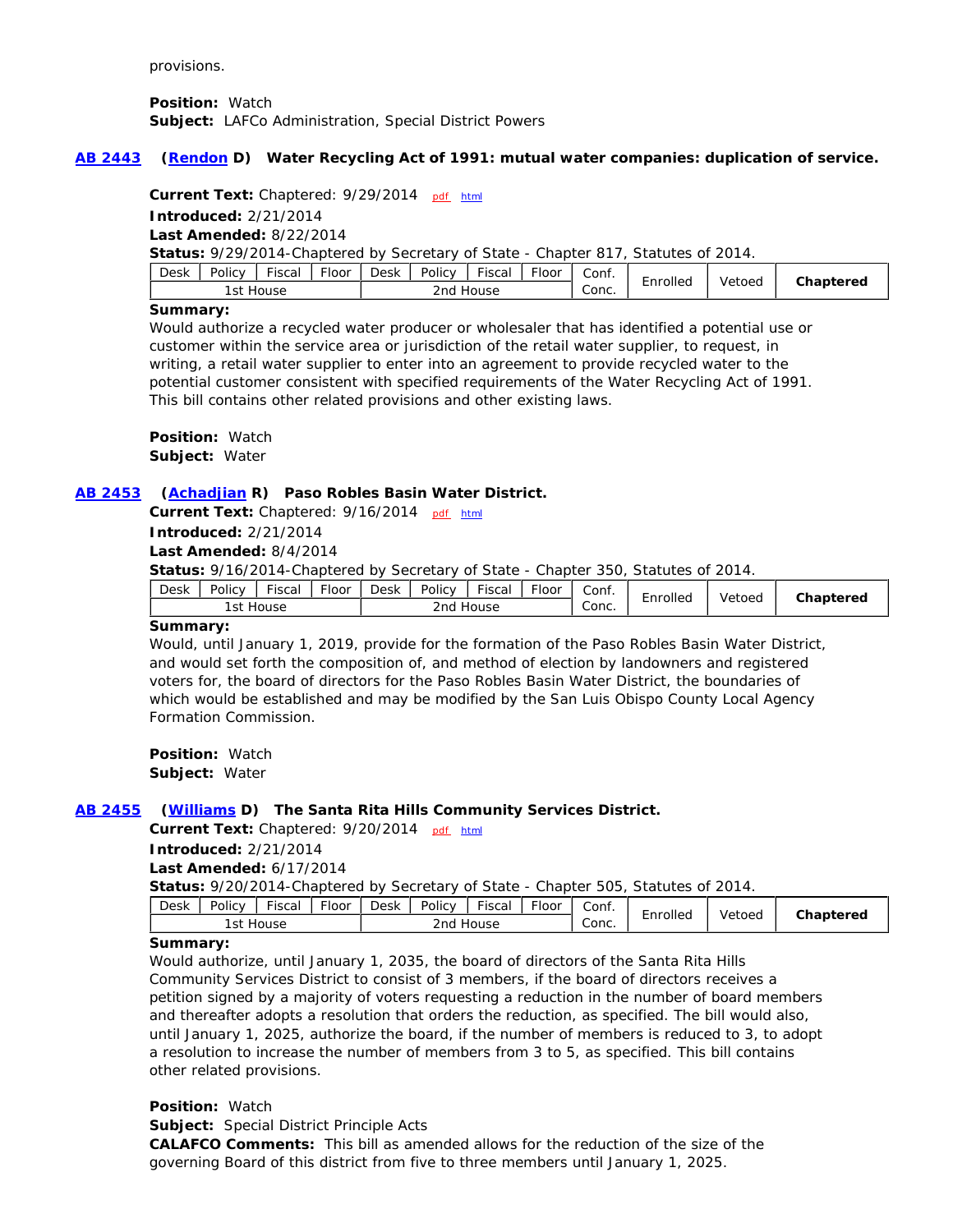#### **AB 2480 (Yamada D) Local government finance: cities: annexations.**

**Current Text: Amended: 3/28/2014** pdf html

**Introduced:** 2/21/2014

**Last Amended:** 3/28/2014

**Status:** 8/31/2014-Failed Deadline pursuant to Rule 61(b)(17). (Last location was A. L. GOV.

on 4/1/2014)

| Desk | Dead      | Fiscal | <b>Floor</b> |  | Desk   Policy | Fiscal | l Floor | Conf. | Enrolled | <b>Vetoed</b> | Chaptered |
|------|-----------|--------|--------------|--|---------------|--------|---------|-------|----------|---------------|-----------|
|      | 1st House |        |              |  | 2nd House     |        |         |       |          |               |           |

### **Summary:**

Would, beginning on January 10, 2015, and on the 10th of each month thereafter, require the Controller to pay to each city that incorporated before August 5, 2004, an amount equal to an amount determined by a specified formula. This bill would continuously appropriate to the Controller an amount sufficient to make those payments from the General Fund.

**Position:** Watch

**Subject:** Financial Viability of Agencies, Tax Allocation

**CALAFCO Comments:** The intent of this bill is the same as AB 1521, which is moving forward, so the author has let this bill die.

### **SB 731 (Steinberg D) Environment: California Environmental Quality Act.**

Current Text: Amended: 9/9/2013 pdf html

**Introduced:** 2/22/2013

**Last Amended:** 9/9/2013

**Status:** 8/31/2014-Failed Deadline pursuant to Rule 61(b)(17). (Last location was L. GOV. on 9/11/2013)

| Desk | Policy | $- \cdot$<br>Fiscal | <b>Floor</b> | Desk         | Dead | Fiscal | <b>Floor</b> | Conf. |          |        |           |
|------|--------|---------------------|--------------|--------------|------|--------|--------------|-------|----------|--------|-----------|
|      | st     | House               |              | 2nd<br>House |      |        |              | Conc. | Enrolled | Vetoed | Chaptered |

#### **Summary:**

Would provide that aesthetic and parking impacts of a residential, mixed-use residential, or employment center project, as defined, on an infill site, as defined, within a transit priority area, as defined, shall not be considered significant impacts on the environment. The bill would require the Office of Planning and Research to prepare and submit to the Secretary of the Natural Resources Agency, and the secretary to certify and adopt, revisions to the guidelines for the implementation of CEQA establishing thresholds of significance for noise and transportation impacts of projects within transit priority areas. This bill contains other related provisions and other existing laws.

**Position:** Watch **Subject:** CEQA

### **SB 1122 (Pavley D) Sustainable communities: Strategic Growth Council.**

Current Text: Amended: 5/5/2014 pdf html

**Introduced:** 2/19/2014

**Last Amended:** 5/5/2014

**Status:** 5/23/2014-Failed Deadline pursuant to Rule 61(b)(8). (Last location was S. APPR. SUSPENSE FILE on 5/23/2014)

| $\sum_{i=1}^{n}$ |  |  |  |           | Policy   Dead   Floor   Desk   Policy   Fiscal   Floor   Conf. |  |  |       |          |        | Chaptered |
|------------------|--|--|--|-----------|----------------------------------------------------------------|--|--|-------|----------|--------|-----------|
| 1st House        |  |  |  | 2nd House |                                                                |  |  | Conc. | Enrolled | Vetoed |           |

#### **Summary:**

Current law authorizes moneys from the Greenhouse Gas Reduction Fund to be allocated for the purpose of reducing greenhouse gas emissions in this state through specified investments, including funding to reduce greenhouse gas emissions through strategic planning and development of sustainable infrastructure projects. This bill would additionally authorize the council to manage and award financial assistance for the purpose of supporting the implementation of sustainable communities strategies or alternative planning strategies, to be funded from moneys from the Greenhouse Gas Reduction Fund, upon appropriation by the Legislature. The bill would require the council to adopt guidelines for the use of the funds by recipients.

**Position:** Watch **Subject:** Sustainable Community Plans